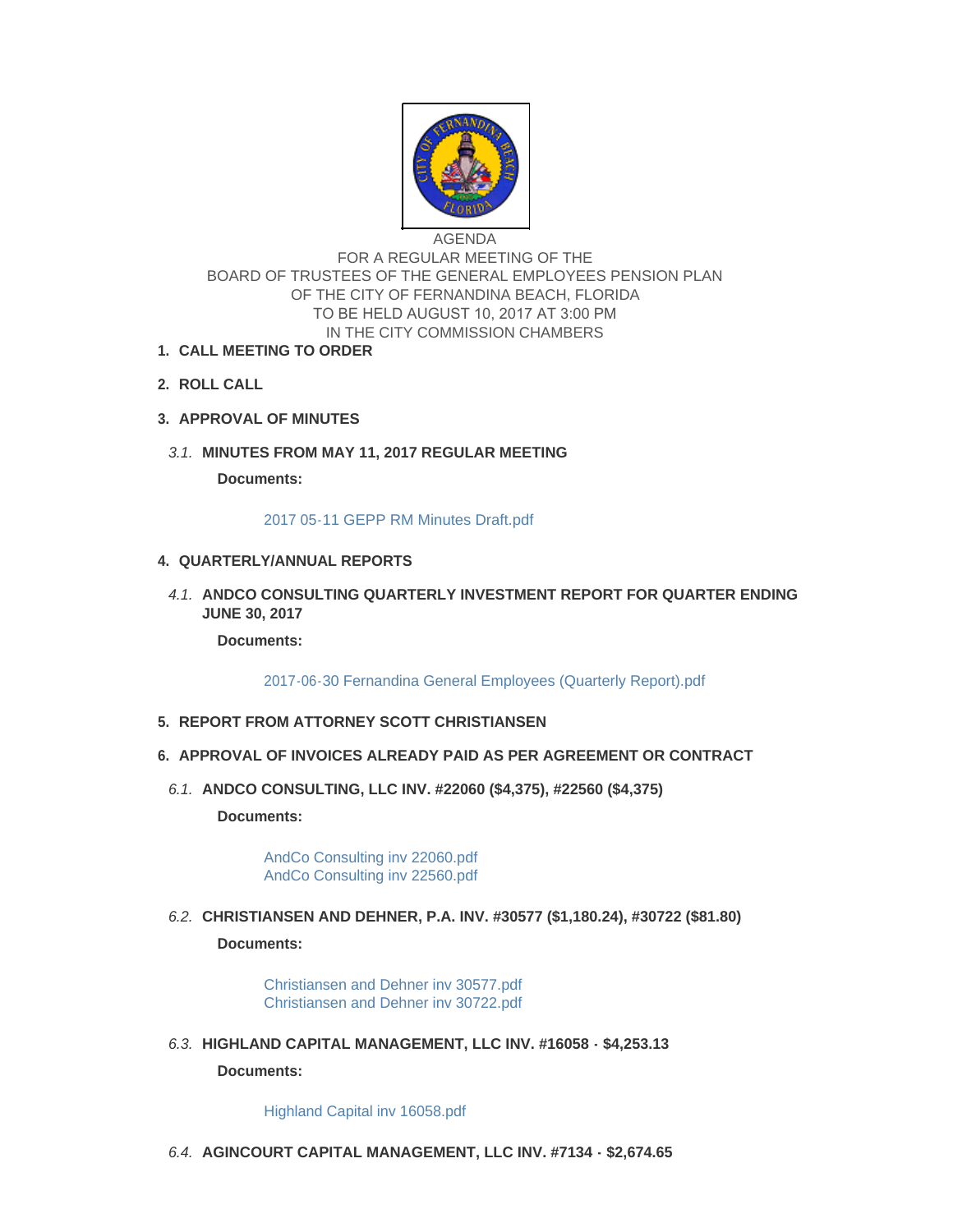#### **Documents:**

#### [Agincourt Capital inv 7134.pdf](http://www.fbfl.us/AgendaCenter/ViewFile/Item/8080?fileID=5181)

- **FIDUCIARY TRUST INTERNATIONAL QUARTERLY FEES\*** *6.5.* \*Fees will be presented at the meeting
- **BROWN ADVISORY INV. #20170630-220-24761-A \$6,027.51** *6.6.* **Documents:**

[Brown Advisory inv 20170630-220-24761-A.pdf](http://www.fbfl.us/AgendaCenter/ViewFile/Item/8082?fileID=5182)

**AMERICAN CORE REALTY QUARTERLY FEES - \$4,754.54** *6.7.* **Documents:**

[American Core Realty Quarterly Fees.pdf](http://www.fbfl.us/AgendaCenter/ViewFile/Item/8083?fileID=5183)

**FOSTER AND FOSTER INV. #10809 - \$1,113.00** *6.8.* **Documents:**

[Foster and Foster inv 10809.pdf](http://www.fbfl.us/AgendaCenter/ViewFile/Item/8109?fileID=5198)

## **APPROVAL OF INVOICES TO BE PAID 7.**

7.1. REIMBURSEMENT FOR S HERBERT FPPTA ANNUAL CONFERENCE **Documents:**

[Reimbursement S Herbert FPPTA.pdf](http://www.fbfl.us/AgendaCenter/ViewFile/Item/8084?fileID=5184)

- **REQUEST FOR CONTRIBUTION REFUND 8.**
- **MELVIN BENJAMIN \$2,569.07** *8.1.* **Documents:**

[Benjamin contribution refund.pdf](http://www.fbfl.us/AgendaCenter/ViewFile/Item/8085?fileID=5185)

**CLIFFORD VAUGHN JARRELL - \$940.93** *8.2.* **Documents:**

[Jarrell contribution refund.pdf](http://www.fbfl.us/AgendaCenter/ViewFile/Item/8086?fileID=5186)

**VASHRONDA SELLERS - \$6,799.56** *8.3.* **Documents:**

[Sellers contribution refund.pdf](http://www.fbfl.us/AgendaCenter/ViewFile/Item/8087?fileID=5187)

**SUSAN WHITTINGTON HOPPE - \$2,584.32** *8.4.* **Documents:**

[Whittington Hoppe contribution refund.pdf](http://www.fbfl.us/AgendaCenter/ViewFile/Item/8088?fileID=5188)

**CHERYL LILLY - \$32,019.76** *8.5.*